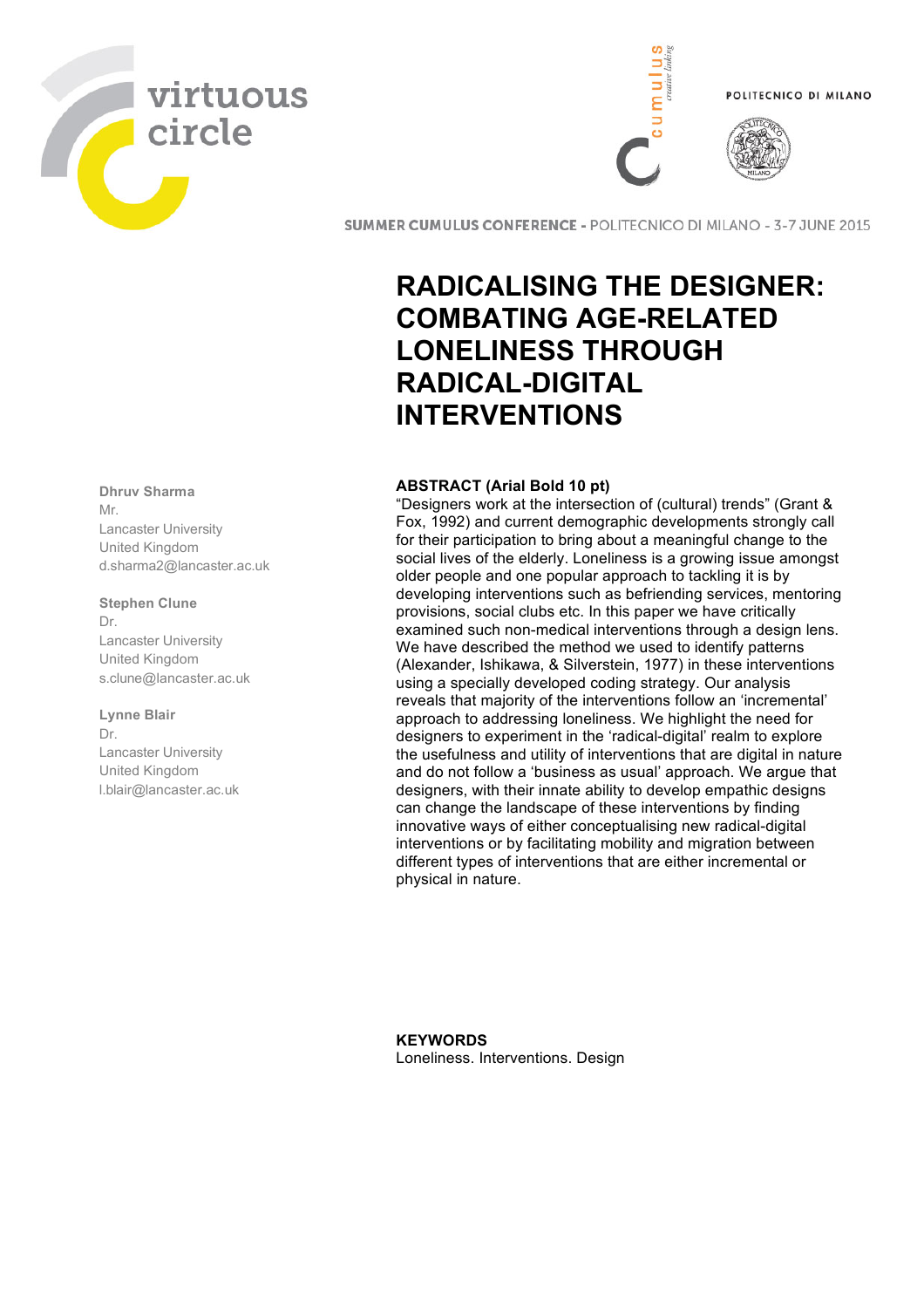# **INTRODUCTION**

The discussion herein aims to explore the prevalence of 'loneliness' amongst the ageing population of UK, with a view to unpack the challenges loneliness presents, and critically review the coping strategies that have been deployed in response to loneliness via a design lens.

Results from an English longitudinal study of ageing by the Office for National Statistics, UK (ONS) suggest that 25 per cent of those aged 52 and over felt lonely sometimes. A further 9 per cent of these respondents reported that they 'often' felt lonely (Beaumont, 2013). In order to holistically look at the problem of reducing loneliness amongst the elderly population, this paper 1. Provides a background to loneliness and challenges that the ageing population presents, 2 introduces the pattern language (Alexander et al., 1977) method used to critique contemporary loneliness interventions, and 3 discusses the results with specific respect to how design experimentation and explorations could reduce loneliness.

# **BACKGROUND**

# **DEFINING LONELINESS: WHAT DOES THIS MEAN?**

Humans are social animals and our social relationships are very important for our emotional fulfilment, behavioural adjustment and mental wellbeing (Hughes, Waite, Hawkley, & Cacioppo, 2004, p. 1). Disruption to these relationships can result in an exceedingly unpleasant experience associated with insufficient discharge of the need for human intimacy, called loneliness (Weiss, 1973). Loneliness is often perceived as a problem because it is known to have detrimental effects on a person's health and quality of life (Cattan, White, Bond, & Learmouth, 2005; Lynch, 1977; Stuart-Hamilton, 2012). It can be equated to 'perceived isolation' (Luo, Hawkley, Waite, & Cacioppo, 2012) or can be more precisely defined as the distressing feeling that results from, and comes with, discrepancies between one's desired and actual social relationships (Perlman & Peplau, 1998; Pinquart & Sörensen, 2003).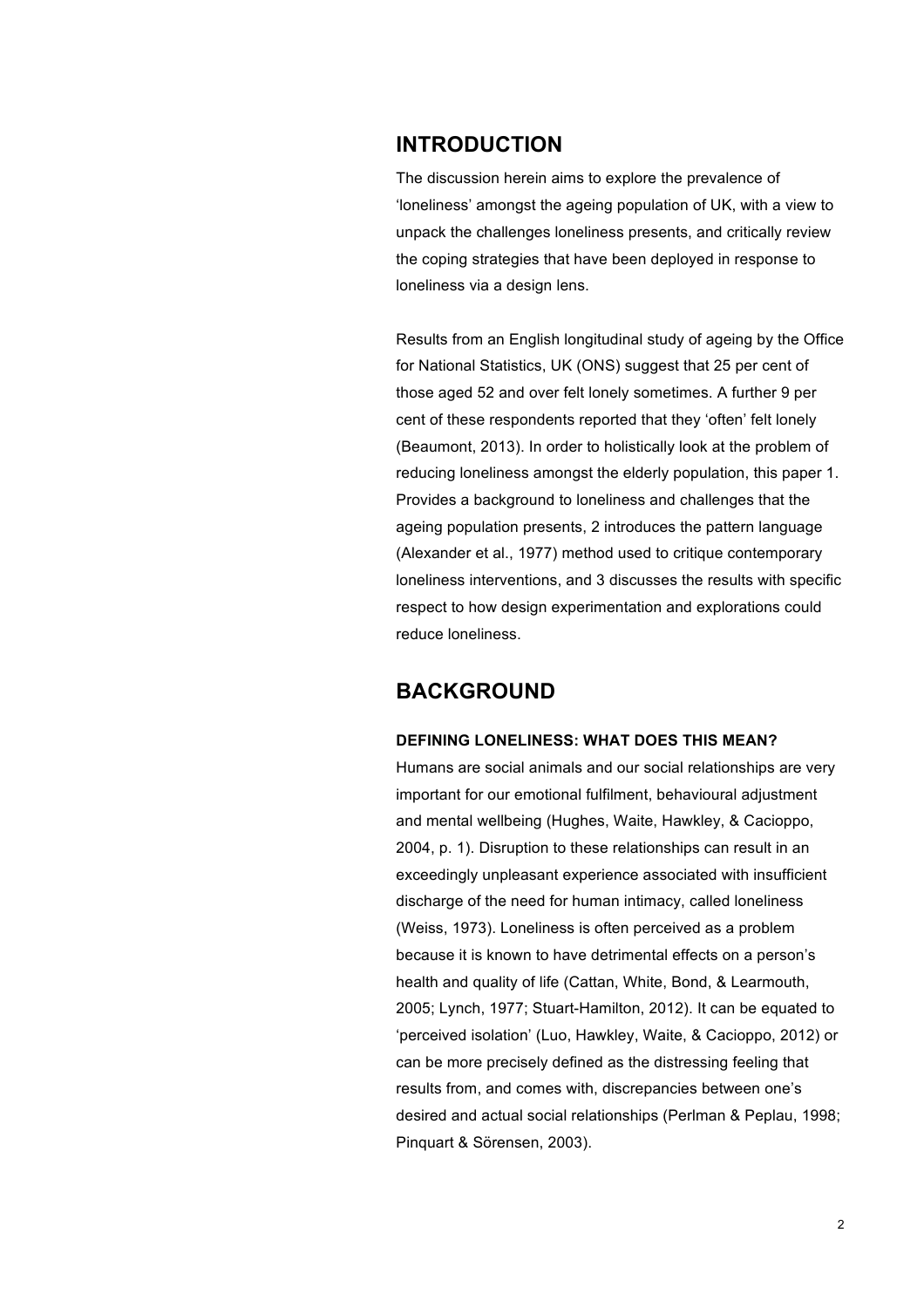Loneliness is not to be confused with living alone as many who live alone live fully integrated and socially active lives (Leikas, Saariluoma, Rousi, Kuisma, & Vilpponen, 2012). However, loneliness has been known to be more common amongst people who live alone (Havinghurst, 1978; Hunt, 1978; Wenger, 1983). Because loneliness is a subjective feeling, it can also instigate depression amongst a person with no contacts (Stuart-Hamilton, 2012). Weiss describes it as "a gnawing chronic disease without redeeming features" (1973 p. 15).

It has long been understood that social isolation and loneliness are closely associated with ageing (Dykstra, 2009; Dykstra, Van Tilburg, & de Jong Gierveld, 2005; Halmos, 1998; Sheldon, 1948). Studies have revealed that those over the age of 80 years are more vulnerable to feeling lonely (Demakakos, Nunn, & Nazroo, 2006; Kaasa, 1998). Because loneliness is perceived as an indicator of increased blood pressure (Hawkley, Masi, Berry, & Cacioppo, 2006; Hawkley, Thisted, Masi, & Cacioppo, 2010) and is known to increase susceptibility to other diseases and mental illness (Masi, Chen, Hawkley, & Cacioppo, 2011; Tiwari, 2013) it can result in premature death.

Murphy has called loneliness (amongst the elderly), a "complex concept" (Murphy, 2006 p. 22). One way of making this point clearer is to look at Cattan et al.'s seminal work on 'preventing social isolation and loneliness among older people' (2005) where they systematically reviewed interventions designed to prevent loneliness amongst older adults. Some of the interventions they reviewed were conceived and implemented more than thirty years ago. This indicates that for the past three decades we have been grappling with similar, if not the same issues. In his recent speech, Jeremy Hunt (British MP) acknowledged our 'utter failure' to confront loneliness as a society (BBC News, 2013). Perhaps it also reflects that our existing methods are not effective in reducing or even moderating this social problem. This means that more research is needed to understand and tackle ageing, loneliness and the complexities in their relationship.

#### **THE AGEING POPULATION: WHY IS THIS IMPORTANT?**

The need to 'tackle' age-related loneliness and social isolation is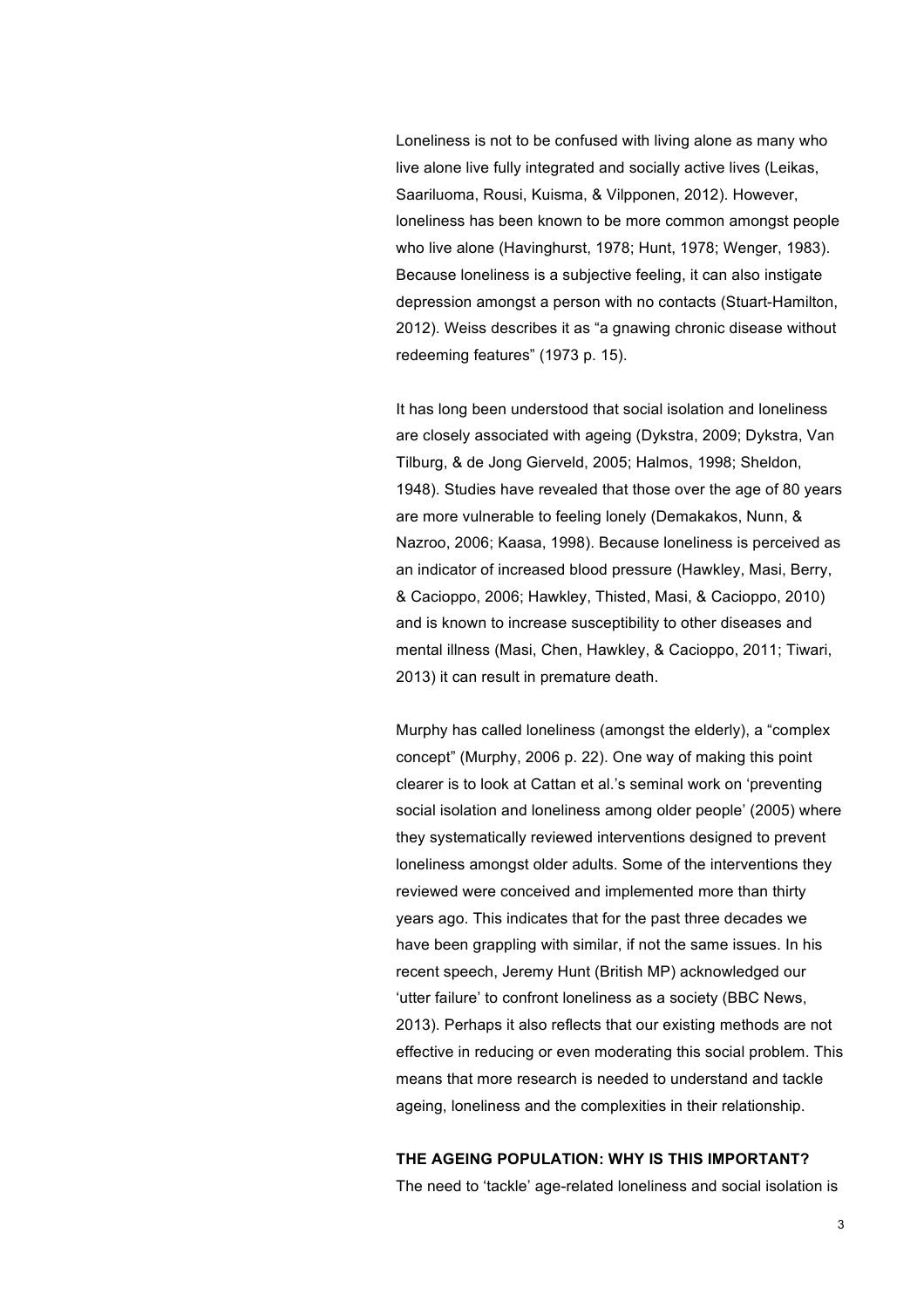increasingly being recognised at policy level (Cattan, Newell, Bond, & White, 2003). Marsh (2014a) suggests that combating loneliness is now a local government priority in the UK and councils need expert advice in tackling it.

Though this work is set in the UK, it has global implications because population ageing is an international occurrence. "In 1950, just 8 % of the world population was aged 60 years or over. By 2005 that proportion had risen to 10 % and it is expected to be more than double over the next 40 years, reaching 22 % in 2050" (Rutherford, 2012 p. 6). According to the European Commission (EC) website, ageing is one of the biggest social and economic challenges for European societies and it will affect 'all' European Union (EU) countries (2014).

John Cacioppo, who co-authored the book 'Loneliness: Human nature and the need for social connection' (Cacioppo & Patrick, 2008) warns of an ongoing global 'silver tsunami' with baby boomers now reaching retirement age globally (Sample, 2014). In line with these trends, many of the challenges faced by the ageing population in these countries are likely to be similar – loneliness being just one of them.

## **WHEN THE 'SILVER TSUNAMI' AND LONELINESS MEET**

According to Dychtwald and Flower's 'Age Wave' theory of the baby boomers (1989), the surge in the number of elderly people is likely to exert socio-economic pressure on the world. Increasing loneliness amongst this demographic is naturally then a serious concern (BBC News, 2013; Bingham, 2012; Marsh, 2014a). Early evidence of this pressure can already be seen on National Health Services (NHS) in the UK. For instance, apart from elderly patients who need medical attention due to loneliness-related health conditions, it has also been reported that in a bid to cope with their loneliness, some elderly users tend to visit their General Practitioners (GPs) more frequently for company rather than medical advice. Castle Point Association of Voluntary Services Befriending Scheme (CAVS) refers to these elderly users as 'frequent flyers' (Campaign to End Loneliness website, 2013). O'Connor (2014) calls age-related loneliness 'a ticking time bomb' and suggests that it has serious cost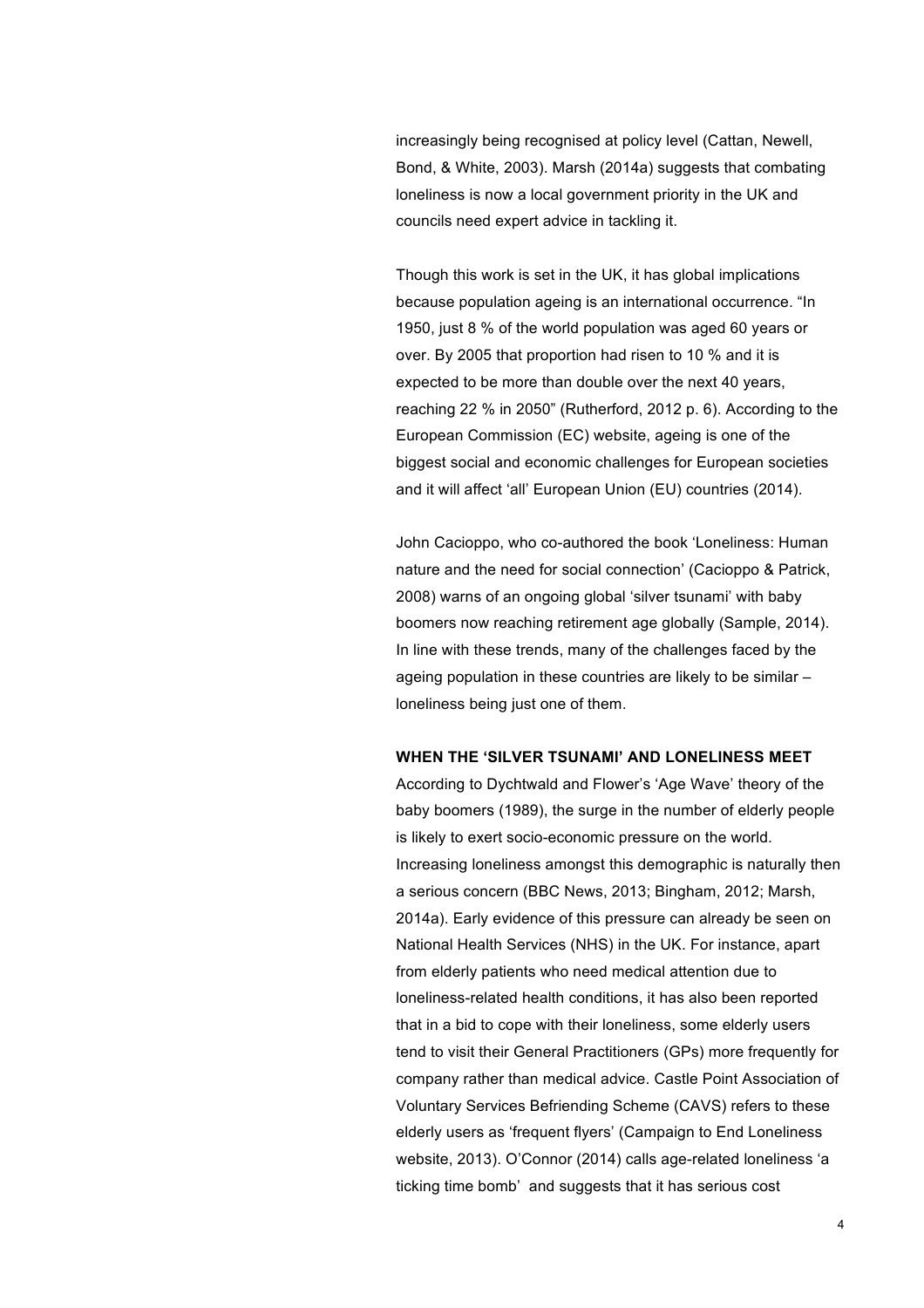implications for the NHS. According to him doctors usually respond to patients' initially manifesting loneliness-related depression by prescribing conventional anti-depressants such as *Prozac*. However, he feels that this is not a solution: "it's akin to placing a sticking plaster on a bleeding skin wound" (O'Connor, 2014).

Though O'Connor's use of a 'time bomb' metaphor to communicate the gravity of the situation might sound pessimistic, he provides an extremely valuable insight into our inability to deal with age-related loneliness so far. It is because healthcare has focussed on curing the symptoms (sticking plasters) more than targeting the root cause of the issue, that we haven't been able to eradicate loneliness from the lives of older adults.

# **APPROACH - MAPPING INTERVENTIONS TO COMBAT LONELINESS: WHERE IS THE GAP FOR FURTHER DESIGN RESEARCH?**

Cognitive theory of loneliness believes loneliness can be manipulated, hence the interest in intervention studies (Cattan et al., 2005). In their review, Windle et al. point out, "Just as the range of wellbeing services is extensive, so too is the available literature examining how well they work" (2011 p. 2).

Loneliness interventions are usually conceived as services and in this paper we have focussed on such 'non-medical' interventions. A host of these loneliness interventions were identified using an online ethnographic approach (Berg & Lune, 2004). A pattern language (Alexander et al., 1977) was then used to facilitate comparison and analysis of these loneliness interventions. This was achieved by logging their key characteristics into a *spreadsheet* template. Codes were developed around the scope of interventions, their objective, their approach to innovation, and their focus on technology. Windle et al.'s (2011) comprehensive review of interventions to prevent loneliness and social isolation inspired two of the four coding categories. These coding categories were refined through the coding process in order to arrive at mutually exclusive groups. These are discussed below: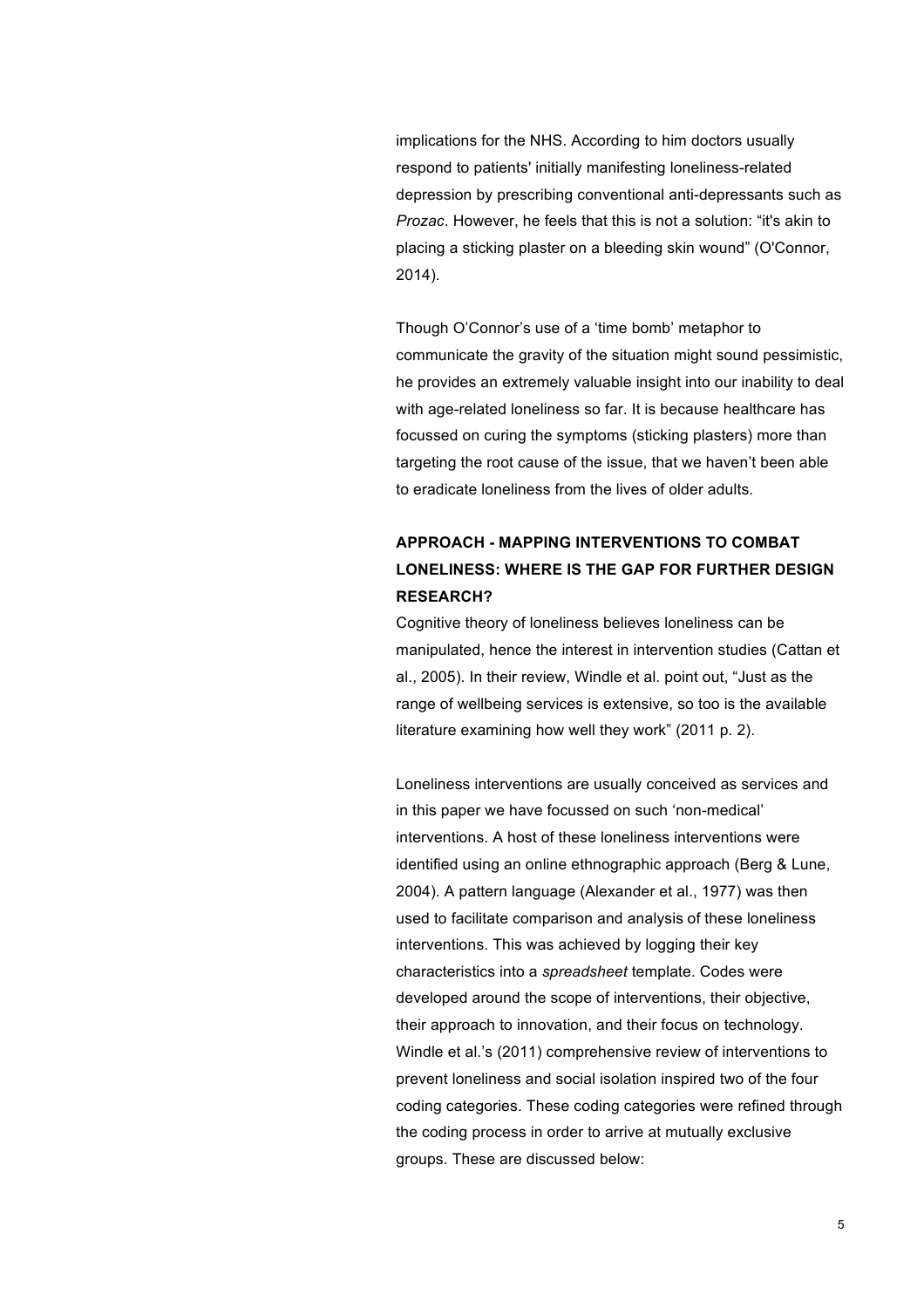#### **ONE TO ONE, COMMUNITY OR GROUP BASED**

The first set of codes relate to the scope of the intervention. Windle et al. (2011) have categorised different types of interventions under three broad headings 1. One to one interventions, 2. Group services and 3. Wider community engagement.

*One to One interventions* include interventions based on befriending services, mentoring and gatekeeping (i.e. Community Navigator or Wayfinder initiatives). Befriending can be defined as "an intervention that introduces the client to one or more individuals, whose main aim is to provide the client with additional social support through the development of an affirming, emotion-focused relationship over time" (Mead, Lester, Chew-Graham, Gask, & Bower, 2010). Mentoring on the other hand concentrates on achieving agreed individual goals. A social relationship if achieved is incidental. Finally, Wayfinders or Community Navigators are usually volunteers who help 'hard-toreach' people and provide them with emotional, practical and social support. They act as an interface between the community and public services to enable signposting to relevant interventions (Windle et al., 2011).

*Group Services* Interventions such as day centre-type services (lunch clubs etc.) and social group schemes that aim to help people widen their social circles fall under this category (Age UK, 2011).

*Wider Community Engagement includes* programmes aimed at supporting individuals to increase their participation in existing activities (e.g. sport, use of libraries and museums) as well as to use and join outreach programmes and volunteer schemes (Windle et al., 2011).

These three forms of interventions i.e. One to one interventions, Group services and Wider Community Engagement were used as coding categories.

#### **PREVENTATIVE, SUPPORTIVE OR REMEDIAL**

A second set of codes was based on the objective of the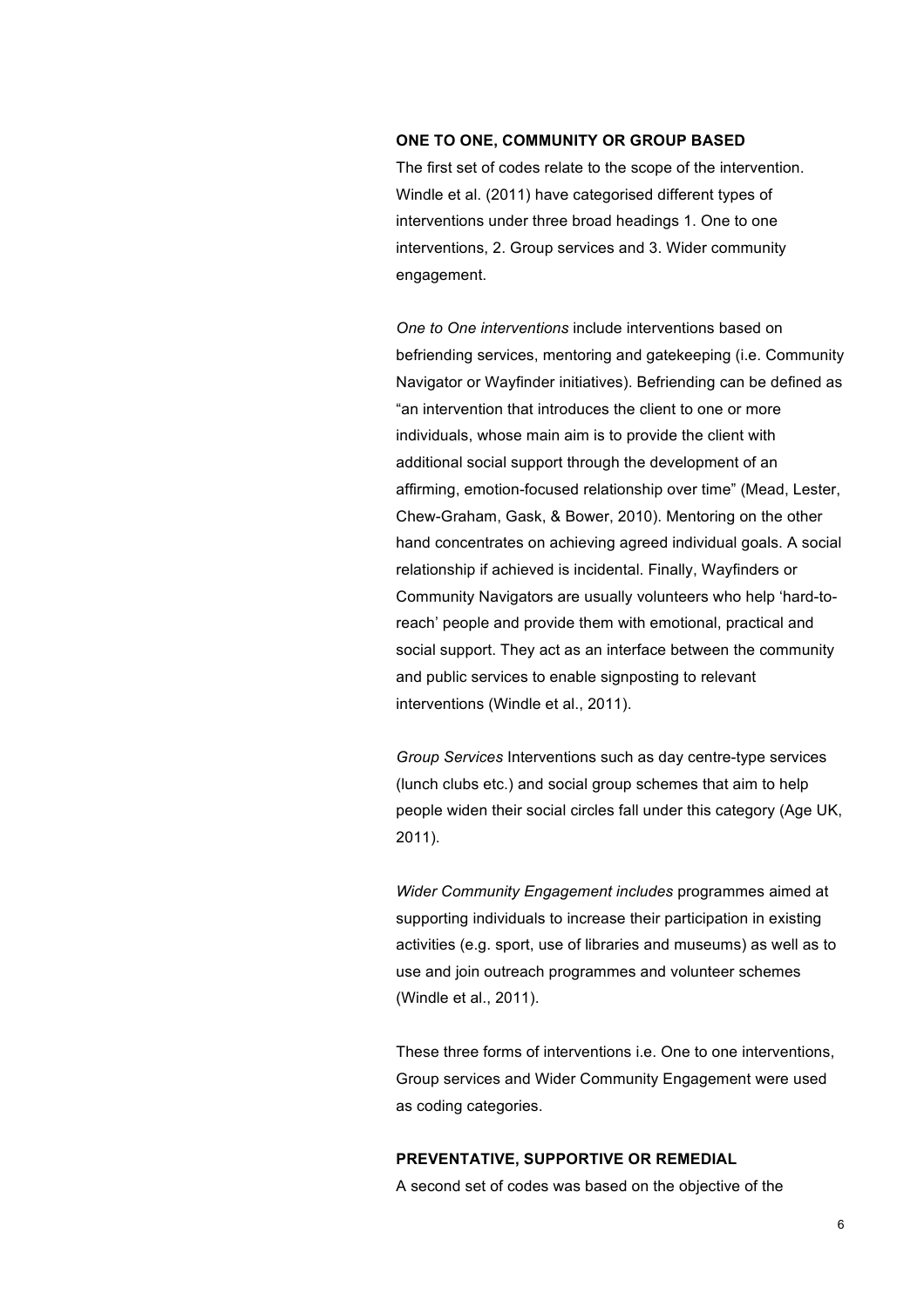interventions. They were classed as either being *preventative*, *supportive* or *remedial* based on their individual emphases on whether they prevented someone from being lonely, looked to reduce their loneliness or just provided support to the ones who were lonely without reducing the effect of loneliness as such (Windle et al., 2011).

#### **INCREMENTAL VERSUS RADICAL**

Manzini's work on *Incremental versus Radical* innovations informed the third category for coding. This is akin to 'reformist' vs. 'radical' departures in environmental discourses presented by Dryzek (2005). Incremental or reformist departures seek solutions within familiar modes of rational management, whereas radical departures argue for a comparatively significant movement away from industrial modes of living and being. While talking about 'technological innovation', Manzini suggests that incremental innovations are those that reflect our existing ways of 'thinking and doing'. Similarly those that fall outside our current ways of 'thinking and doing' symbolise radical innovation (Manzini & DESIS Network, 2014). Inspired by these distinctions, interventions were coded as either being incremental or radical in their approach.

#### **DIGITAL VERSUS PHYSICAL**

Kraft and Yardley state that "the digital environment (e.g. Internet, mobile phones, smart phones) that is now an integral part of our daily lives is becoming an increasingly important means of sustaining the health of people worldwide, whether by providing access to a wealth of information, by linking geographically dispersed communities of peers and professionals, or by supporting self-management of health and illness" (2009 p. 615). Also digital technologies afford qualities that negate the challenge of mobility posed by old age, which can impede their contact with the 'physical world'. Therefore a distinction between digital and 'physical' interventions was established based on an elderly person's level of (direct) engagement with internet-based technologies.

## **LOGGING THE INTERVENTIONS**

The interventions found using online ethnography initially were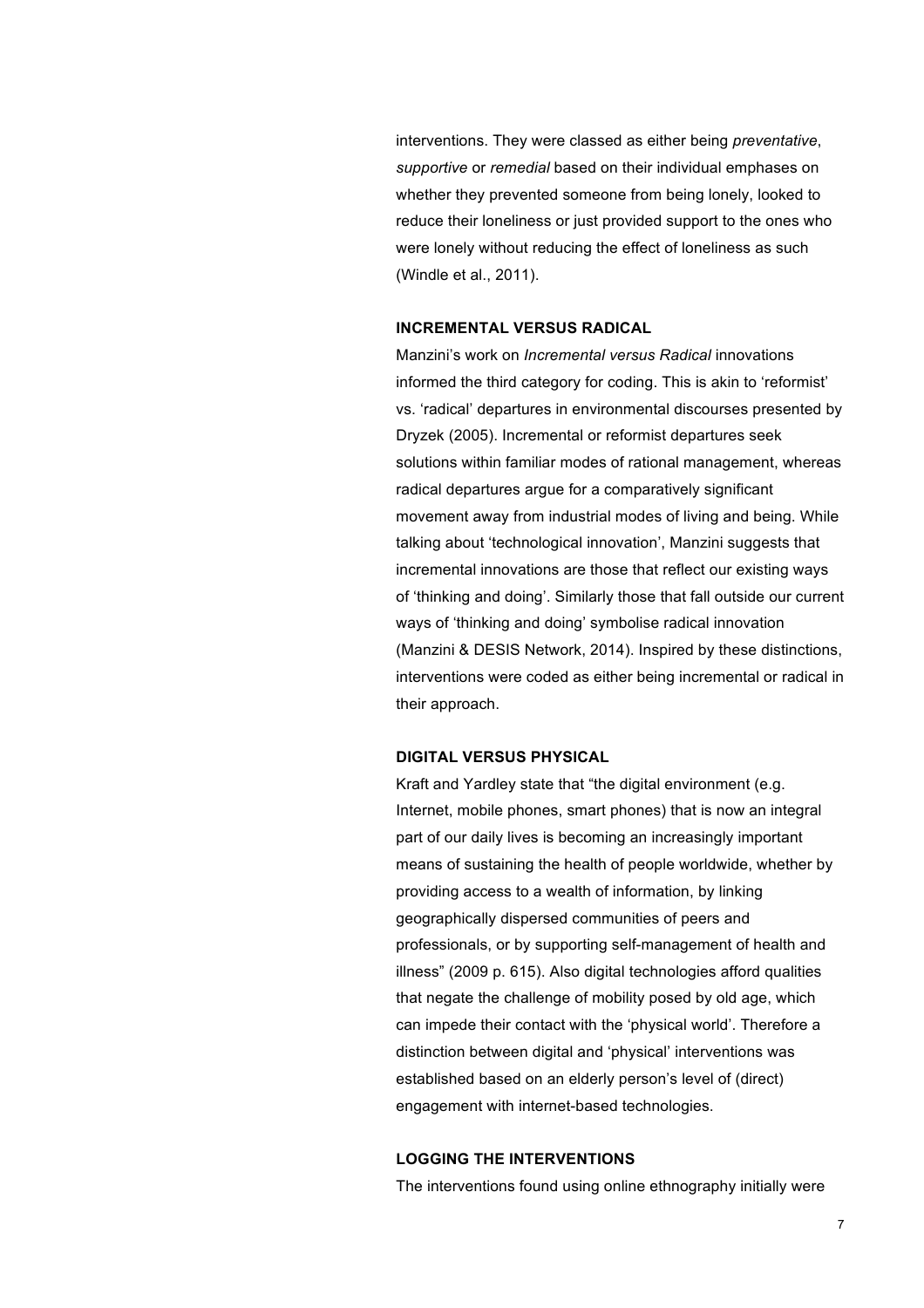used to develop and refine coding. Once the codes were established initially, interventions enlisted on the *Campaign to End Loneliness* website's examples section (2014) were reviewed and logged onto the template. Coding was then completed for all the interventions discussed on the website. None of the interventions identified using the initial online ethnography were found on the *Campaign to End* Loneliness website. These interventions were then coded and visualised using the following approach.

Each intervention was visualised as a dot on a grid. Seeking inspiration from the traffic light colours, the dots were coloured Red, Orange and Green based on whether they were Preventative, Supportive or Remedial respectively. Additionally, every colour-coded dot had a letter each – O, G or C based on it being classified as One to one, Group based or Community based respectively. Individual dots were then mapped onto a grid. The location of the dot in the grid was determined by the intervention being coded as digital or physical and incremental and radical as can be seen in the following example.



The idea behind Good Gym is simple – get fit by doing good!

**EXAMPLE CASE STUDY: GOOD GYM**

Good Gym is a platform that connects participants with physical tasks that benefit their community and keep them fit. Good Gym is a not-for-profit organization founded in 2009 by Ivo Gormley, who discovered that combining his weekly run with a visit to an isolated and housebound family friend was just the motivation he needed to keep him exercising; it helped that his elderly friend was a former boxer who could offer health and fitness related tips (Barkham, 2012).

Good Gym encourages people to exercise by providing motivation in the form of social care. It matches busy workers with elderly 'coaches', who can get help with day-to-day chores such as fetching daily paper, fixing a light bulb or getting groceries. Good Gym also offers group runs where runners work together on community tasks such as distributing flyers, cleaning community parks and clubs etc. One of the most unique things about the Good Gym is that it targets both keen runners/helpers

**figure 1** Visualising *The Good Gym* using coding strategy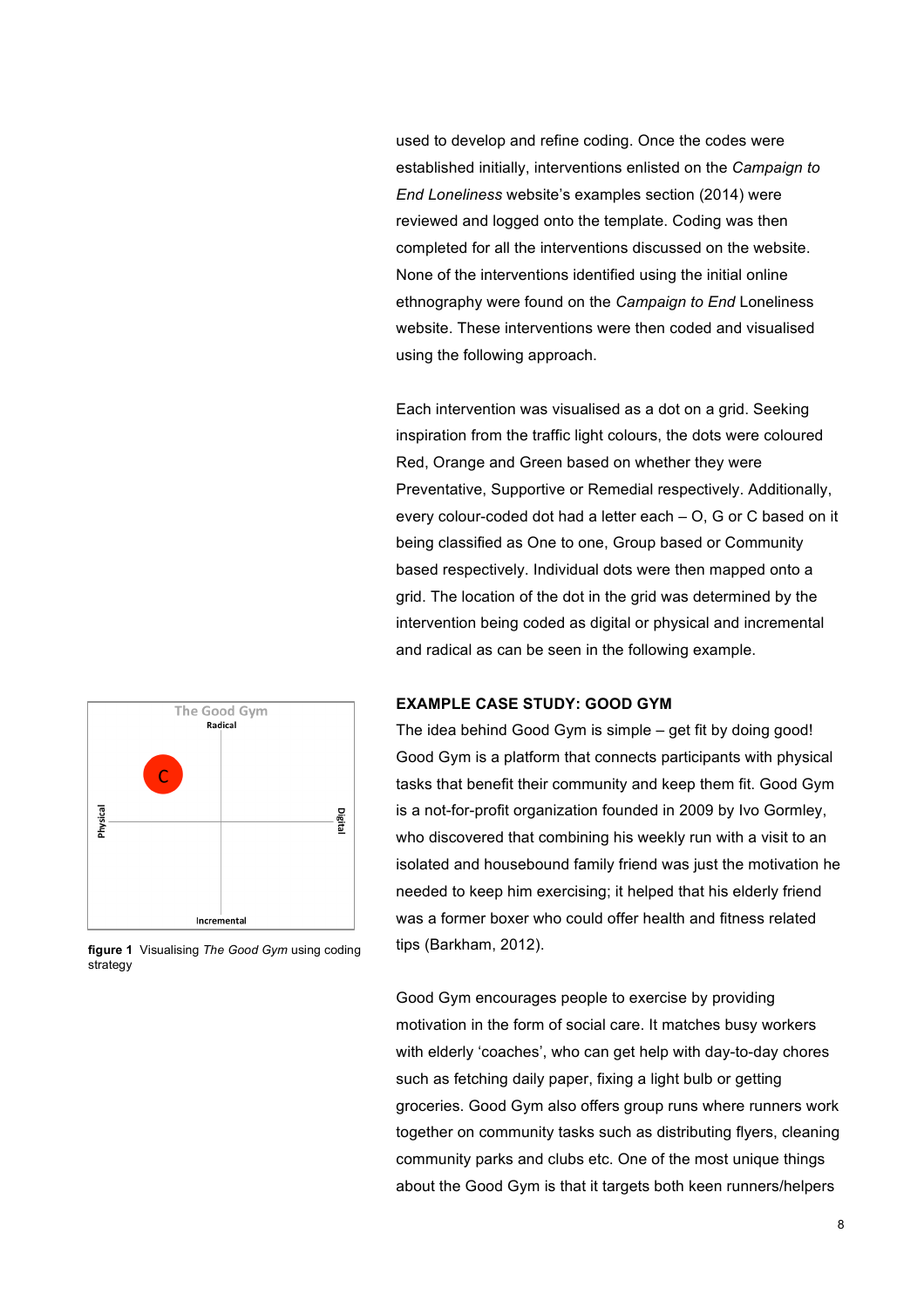as well as the lonely elderly via a platform that 'engages multiple meanings' (Sengers & Gaver, 2006). The organisation's founder, Ivo Gormley, explains "Good Gym makes people feel good about who they are, it makes it easy to do good, and helps older people who wouldn't otherwise see anyone" (quoted in Marsh, 2014b). Good Gym sends notifications to runners via emails, text messages etc. to notify them when a particular task needs to be completed.

After reviewing literature available on Good Gym, it was logged using the pattern analysis template. Coding questions were then used to categorise and visualise the intervention (see table 1 and figure 1).



**table 1** Logging *The Good Gym* using coding questions.

Using this method, all the interventions were logged onto the template, coded using the questions and then they were visualised individually to arrive at a characteristic visualisation for each intervention. Once all the interventions were logged individually, they were transferred onto a single grid as shown below: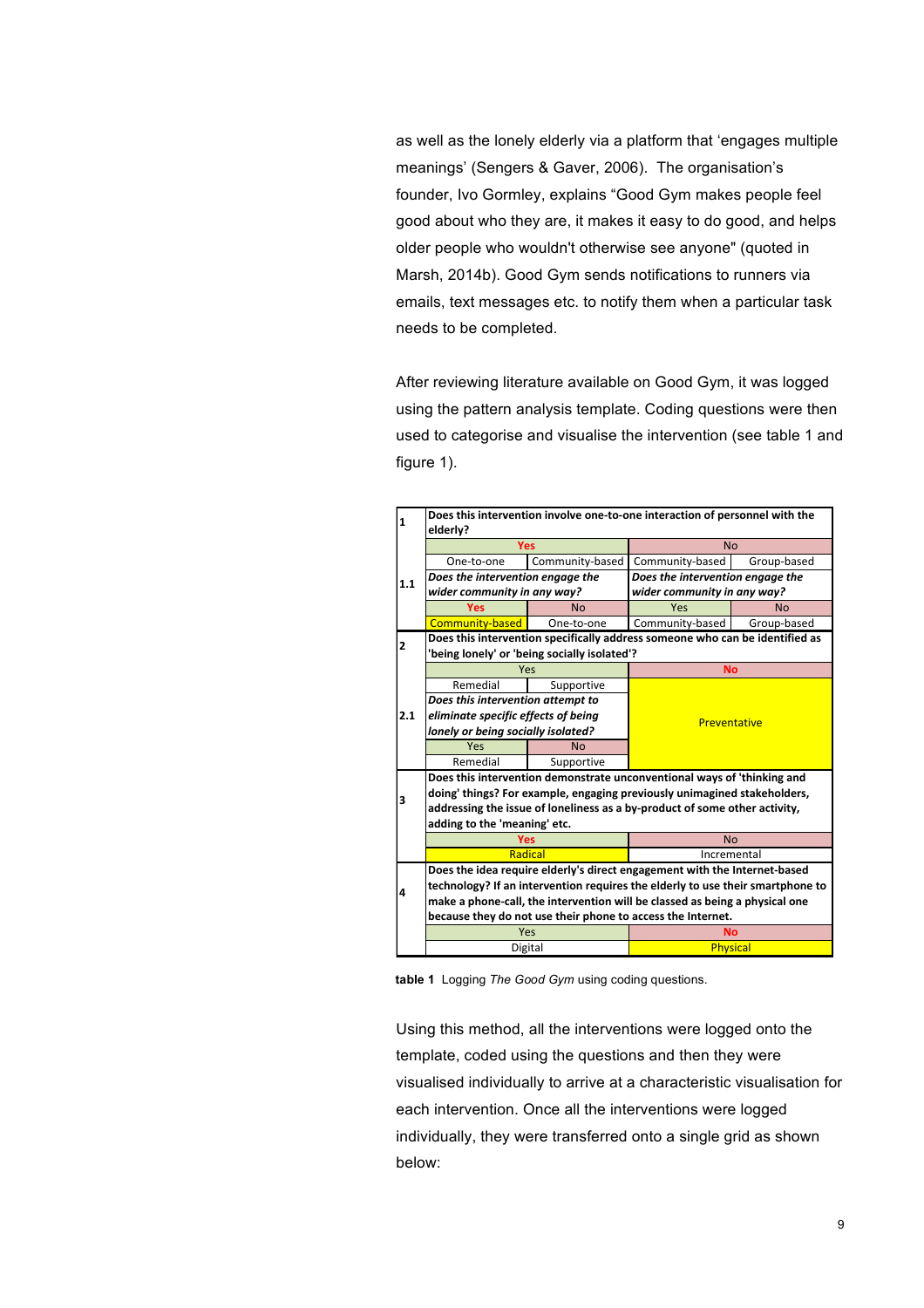# **RESULTS AND DISCUSSION: A ROADMAP FOR DESIGN EXPLORATION**



**figure 2** Mapping all the interventions onto a single grid

A visual scan of the overall map suggests that there is a clear discrepancy between incremental and radical as well as digital versus physical interventions. The results indicate that majority of the interventions fall under the incremental-physical quadrant with just one of them classed as representing the radical-digital type. We have already discussed 'Good Gym' as an example from the radical-physical category. A quick discussion of examples from other quadrants will help understand the similarities and differences between their approaches.

*Dorset Wayfinders* has been classed as an incremental-physical intervention. It is a community-based service that provides signposting and support to older people by offering information to promote their healthy and independent living. Similarly the *Well Aware* website also provides related information but on an online platform. Therefore it is categorised as an incremental-digital intervention. Finally, *Speaking Exchange* is a service that connects elderly people living in a care-home in the USA to young students in Brazil using *Skype*. It aims to improve these Brazilian students' English-speaking skills while addressing loneliness amongst the elderly at the same time. Because of its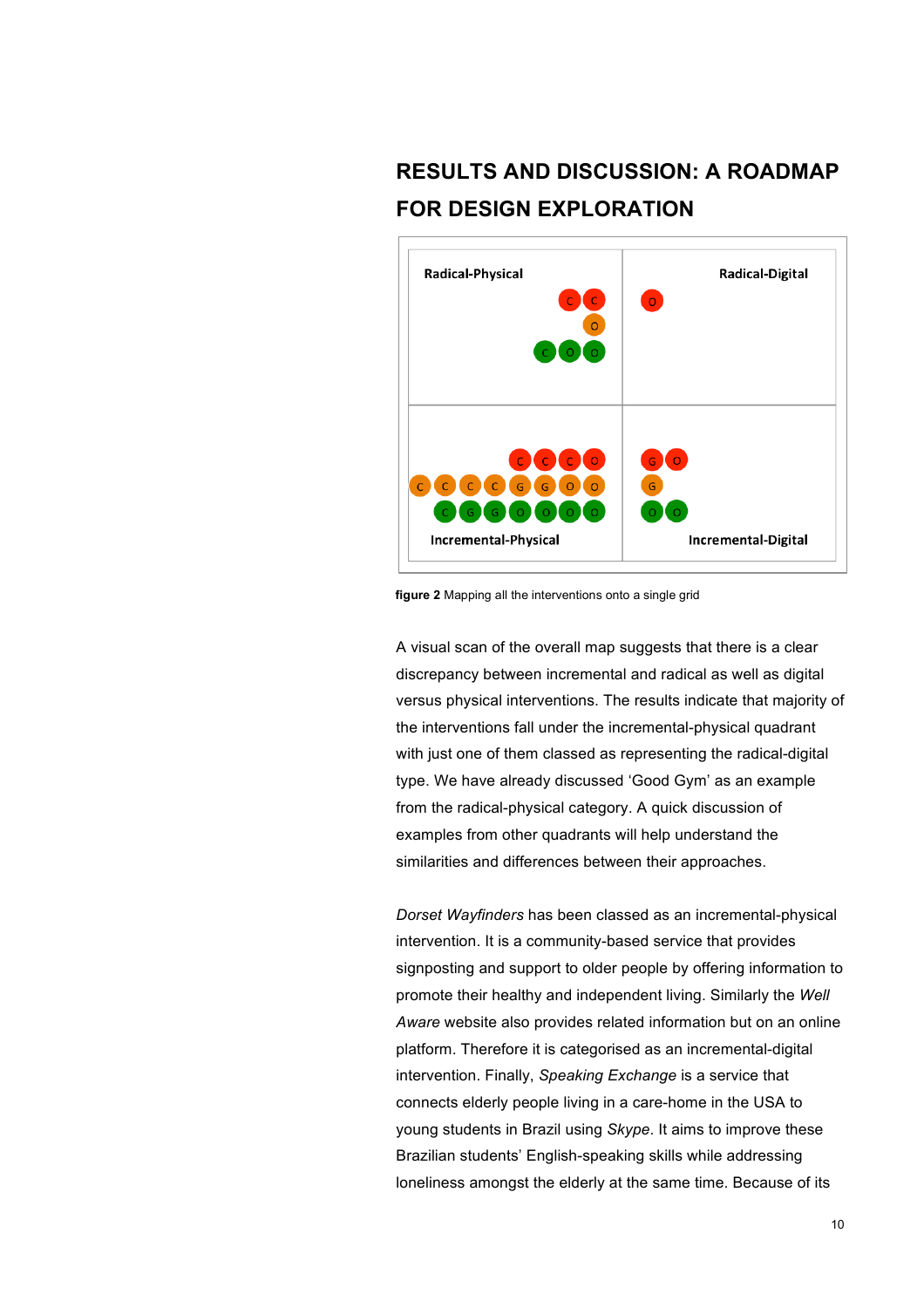unique approach to addressing loneliness using digital technologies, it is a good example of a radical-digital intervention.

Further analysis reveals that nearly 77% of all the interventions reviewed represent our incremental approach to addressing the problem. The majority of the interventions were classified as remedial or supportive, while 19% of the studied interventions were digital in nature. Also nearly 45% of the services seemed to be one-to-one and group services only accounted for 6% of the total. Also, just 3% of the interventions were both radical as well as digital, represented by a single one-to-one, preventative service. We believe that this gap in radical digital interventions presents an opportunity for designers to prototype and experiment.

In this paper we argue for a shift of focus from exploring various forms of incremental-physical interventions to the ones that are radical-digital in their approach. We also suggest that design can facilitate this shift in focus by drawing upon existing social innovations. We have done this by looking at 1. Why it is important to explore this area? 2. What can social innovation do to nurture this shift? 3. What is the role of a designer in developing such Radical-Digital interventions?

#### **EXPERIMENTING IN THE RADICAL-DIGITAL**

Carpenter asserts that organisations and individuals interested in innovation have a tendency to get fixated on radical innovations, thereby forgetting the value of incremental steps (Carpenter, 2009). This argument is perhaps valid for a business setting but that sort of 'fixation' was nowhere evident in our review of these interventions. On the contrary, a preoccupation with very similar approaches, such as the Incremental-Physical type was quite evident.

Also, digital technologies are known to be beneficial in overcoming challenges posed by the physical world in other settings (The Centre for Knowledge Societies, 2006) but in this context, there seems to be an underutilisation of the strengths of digital technologies. Therefore we argue that it is only through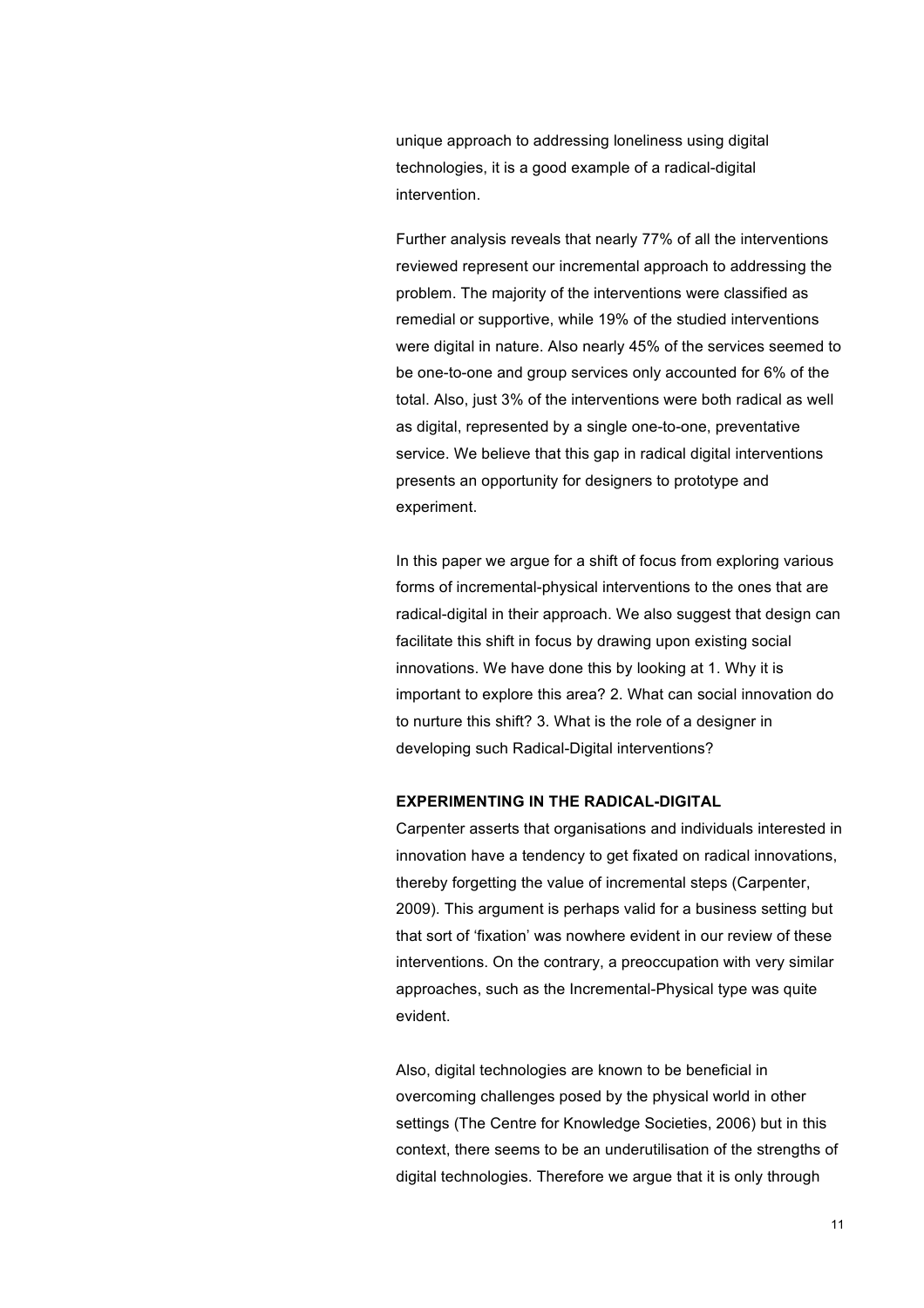such experimentation that we will be able make a significant (radical) movement away from our current ways of dealing with loneliness and be able to comprehend the strengths and limitations of radical-digital interventions.

To blame the lack of radical-digital loneliness interventions entirely on our obsession with an incremental approach to innovation would be using a straw-man method to sway the argument in favour of our paper's recommendations. Therefore it is important to understand the challenges faced by designers when trying to develop Internet-based services for 'digital aliens' (Prensky, 2001) in a service landscape, where online services are becoming increasingly popular due to reduced costs of running. For example, UK government's plans to cut service provision costs through their 'digital by default' (Arthur, 2012) programme means that the elderly "will have to have to" (Hope, 2014) use the Internet or risk losing access to some key public services. Although a bit extreme, this scenario provides an insight into the inevitable encounter that older adults are likely to have with the Internet soon as more and more service providers – government and private, begin to use digital technologies as a cheaper alterative.

Additionally, the difficulty faced by older adults in using computers or other digital technologies can be considered as one of the reasons for the lack of radical-digital loneliness interventions for the elderly. Age-related changes in vision, hearing and motor ability can directly influence the ability to interact with computers (Van De Watering, 2005). In some cases, such minor impairments can accumulate to form a major disability in an individual (Dickinson, Eisma, & Gregor, 2002) thereby affecting their *interactions* – with people as well as devices. Thus exploring radical-digital loneliness interventions can provide valuable insights for various stakeholders such as service providers, designers, Human Computer Interaction (HCI) practitioners (Sharma, Blair, & Clune, 2015: in press), etc. to develop effective services to help the elderly a well as to understand the scope of digital technologies in this area.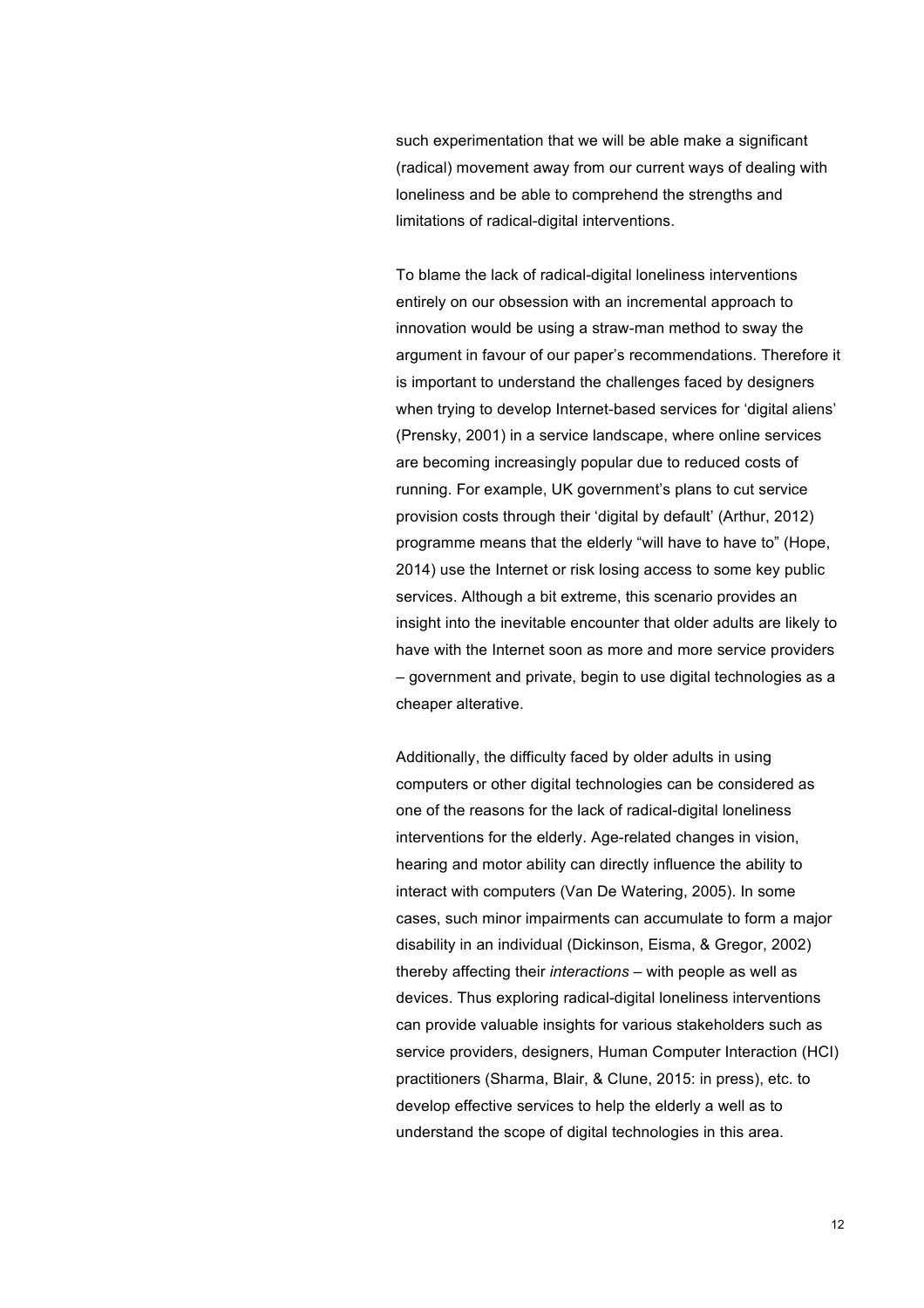## **FOSTERING SOCIAL INNOVATION**

From the discussion above it is clear that there is scope for improvement in our 'existing' approach to addressing loneliness. Because design practices are concerned with changing "existing situations into preferred ones" (Simon, 1969 p. 111), this 'gap' in research also provides an ideal opportunity for designers to foster social innovation. "Put simply, social innovations are ideas that work for the public good… Rather than design focusing solely on heating up the economy so it grows, driving consumption and stimulating sales, this is design and innovation focused on society's most important challenges and problems" (Sherwin, 2012).

Manzini has highlighted the potential of 'design for social innovation' and the role that designers play in 'starting, boosting, supporting, strengthening and replicating' social innovation. While discussing the problem-solving capacities of design, he invokes the ability of people to "recombine in a creative way, already existing products, services, places, knowledge, skills and traditions" (Manzini & DESIS Network, 2014 p. 4). This 'recombination' requires collaboration between a variety of stakeholders. Designers can play a vital role in enabling this cooperation as they are known to have the "potential to act as transdisciplinary integrators and facilitators" (Wahl & Baxter, 2008 p. 72). Sherwin suggests that although designers do not have a monopoly over social innovation, their 'empathic approach' to solving social problems places them at the heart of such work (Sherwin, 2012).

Additionally, because social innovation calls upon a designer's ability to 'creatively recombine' things, it can lend a fresh perspective to our predominant incremental approach towards developing interventions. This allows for the exploration of capacities outside our 'existing ways of thinking and doing' (Manzini & DESIS Network, 2014) thus enabling radical innovation.

# **THE ROLE OF THE DESIGNER IN CREATING RADICAL-**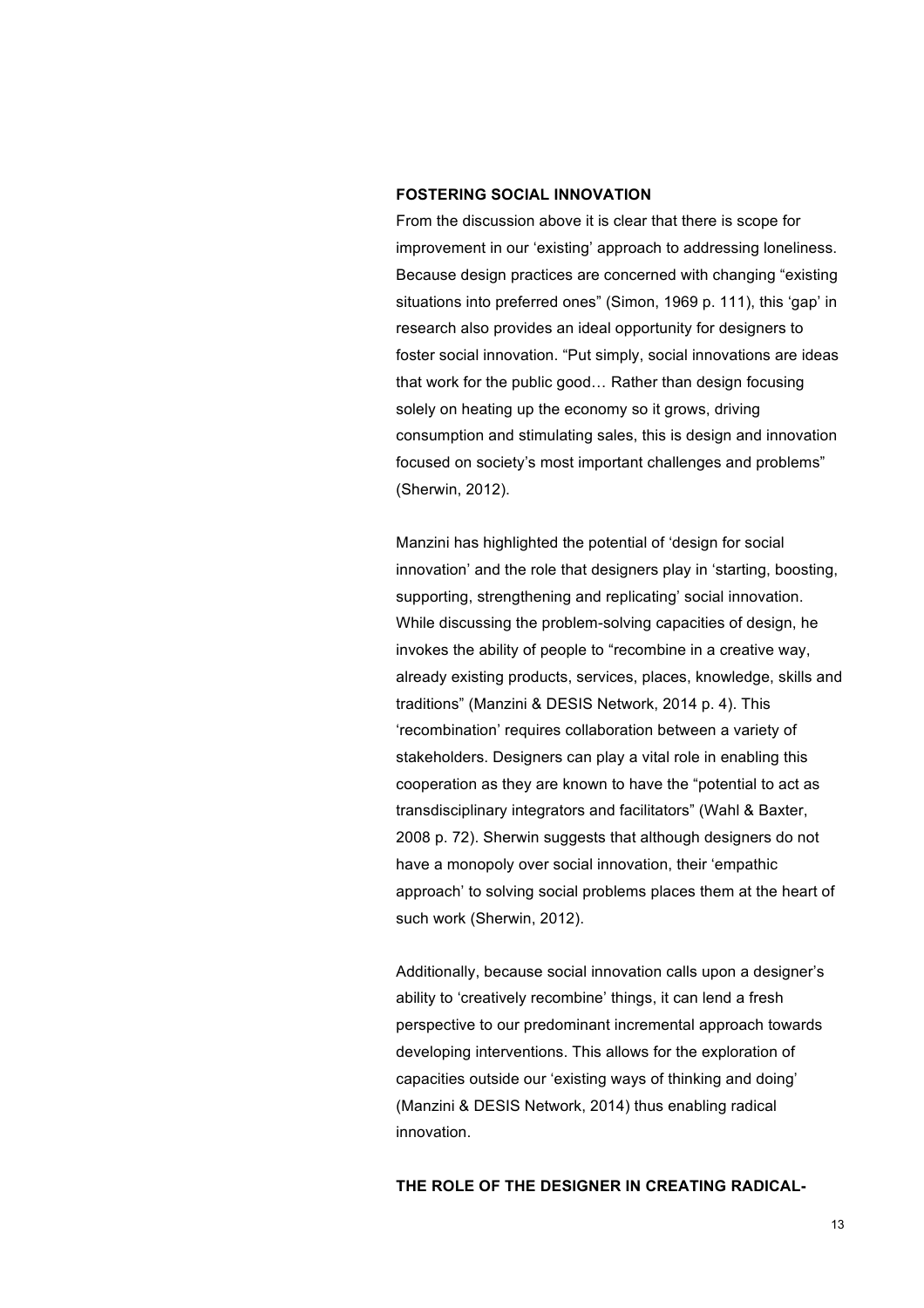## **DIGITAL INTERVENTIONS**

The observation that majority of the interventions are 'services' suggests that a service design approach (Shostack, 1982) can also be used for either developing new radical-digital interventions, or as a lens to critically examine other categories of interventions. By drawing upon their collection of skills, tools and props, designers can dawn several hats that allow them to play different parts against a service design backdrop. We have adapted Yee et al.'s 'seven roles of a service designer' (2009) framework to suggest how designers can contribute to this setting $^1$ .

 $1$  Yee et al. have based their 'seven roles of a service designer' on Tan's commentary of 'the changing role of the designer' (2009).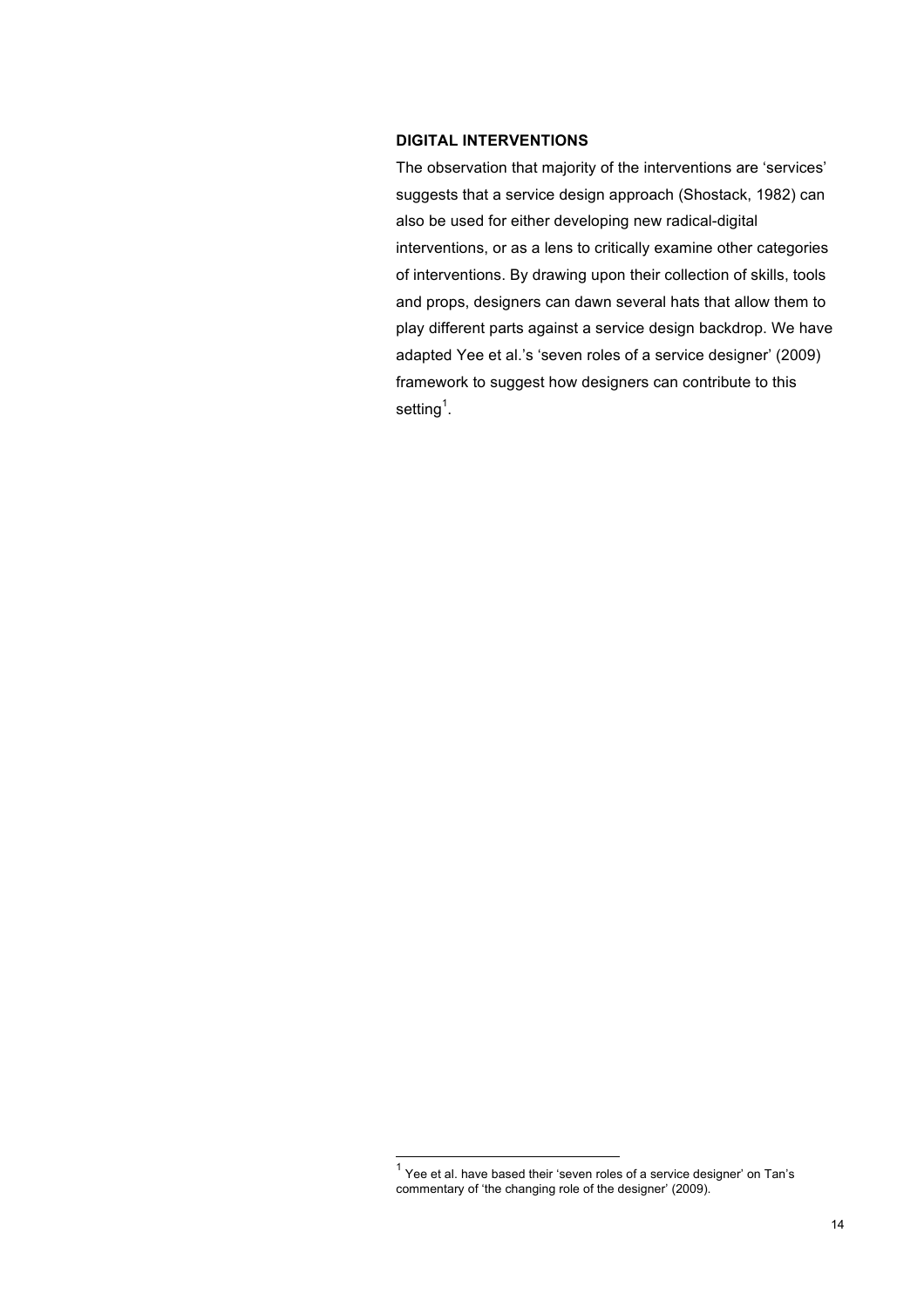| <b>Roles</b>                         | <b>Characteristics</b>                                                                                                                                             | <b>Examples of possible</b><br>activities                                                                                                                                |
|--------------------------------------|--------------------------------------------------------------------------------------------------------------------------------------------------------------------|--------------------------------------------------------------------------------------------------------------------------------------------------------------------------|
| Designer as<br>Facilitator           | Joining up different styles of<br>thinking, philosophies and<br>approaches from different<br>stakeholder groups.                                                   | Facilitating conversations<br>between creators of different<br>interventions to share best<br>practices and to identify                                                  |
|                                      | Enabling better collaboration,<br>synergy and participation of people.<br>Mobilising and energising thinking<br>of others.                                         | opportunities for replicating<br>successful work in different<br>settings.                                                                                               |
| Designer as<br>Communicator          | Using visuals to initiate<br>conversations around issues, gain<br>feedback for iterations and ideas.                                                               | Using inclusive empathic<br>communication strategies to<br>encourage lonely people to<br>explore suitable services in<br>their area.                                     |
|                                      | Using communication devices to<br>bring together disparate stakeholder<br>groups.<br>Closely linked to the facilitation role.                                      |                                                                                                                                                                          |
| Designer as<br>Capability<br>builder | Transferring design processes and<br>methods to the services to enhance<br>their own processes.                                                                    | Sharing brainstorming tools<br>and other useful techniques<br>or templates to allow services<br>to solve problems.                                                       |
|                                      | Acting as a 'conduit' in the<br>knowledge transfer process.                                                                                                        |                                                                                                                                                                          |
| Designer as<br><b>Strategist</b>     | Involved in designing and planning<br>action and policy to achieve a major<br>or overall aim.                                                                      | Using strategic design<br>thinking to allow interventions<br>to keep up with changes.                                                                                    |
| Designer as<br>Researcher            | Doing research with stakeholders<br>and potential stakeholders of the<br>product or service.                                                                       | Conducting thorough<br>research on interventions<br>aimed at uncovering<br>'actionable insights',<br>identifying problems and<br>opportunities and monitoring<br>impact. |
|                                      | Project outcomes are usually<br>recommendations, improvements,<br>ideas and opportunities translated<br>from design-led research, rather<br>than design artefacts. |                                                                                                                                                                          |
|                                      | Drawing research methods from<br>architecture, development studies,<br>anthropology, social sciences,<br>marketing, business etc.                                  |                                                                                                                                                                          |
| Designer as an<br>Entrepreneur       | Designer involved in end-to-end<br>process of developing and rolling<br>out an idea that can function<br>profitably or sustainably                                 | Looking at opportunities to<br>make the intervention<br>financially sustainable and<br>viable.                                                                           |
| Designer as Co-<br>creator           | Relationship with users is to both<br>'design with' and 'design for'.                                                                                              | Empowering the socially<br>isolated or lonely elderly by<br>allowing them to choose and<br>customise their service<br>according to their own needs.                      |
|                                      | Co-design's approach is about:<br>The participation of people;<br>A development process;<br>The creation of ownership; and<br>Being outcomes-based                 |                                                                                                                                                                          |

**table 2** Seven roles of a designer in developing loneliness interventions. (*adapted from Yee et al.'s 'Seven roles of a service designer'*)

We argue that by assuming some of these 'roles', designers can identify opportunities for tweaking existing interventions such that these interventions can migrate between different 'quadrants' making possible for more of them to assume a radical-digital outlook. While it might be relatively easier to move radicalphysical interventions into the radical-digital realm, in comparison, a shift from incremental-physical to a radical-digital one might involve more effort.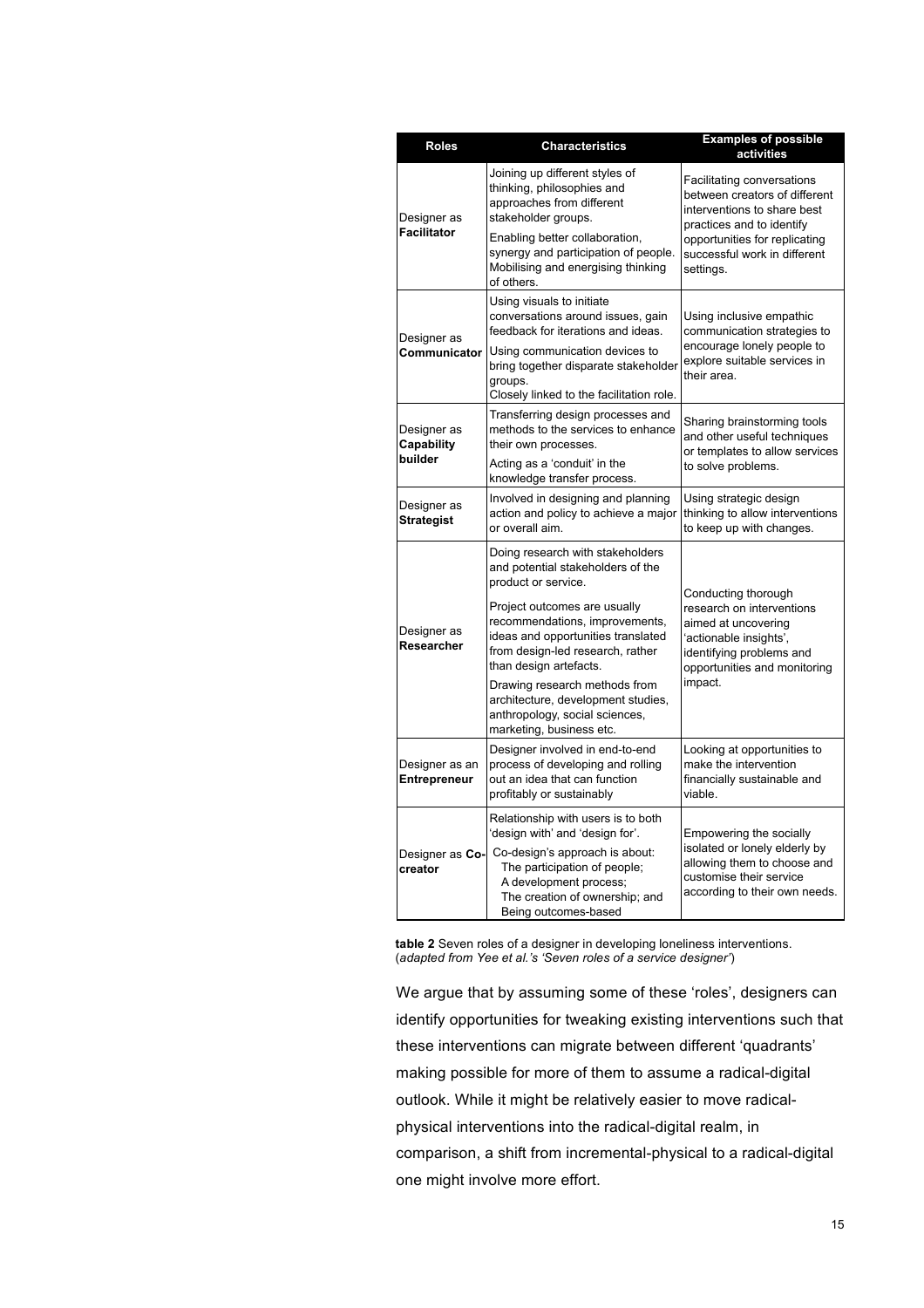For example, simple ways of getting the elderly 'coaches' to interact with their 'runners' via basic internet-based technologies can move 'Good Gym' into the radical-digital category. On the other hand if we imagine a very straightforward person-to-person befriending service, we may have to make substantial changes to current ways of doing things in order to transform it into a radical intervention. This does not mean that all radical-physical interventions can be easily repurposed to give them a digital makeover. Other contributing factors such as geographical location, internet-bandwidth, cultural factors, etc. might affect such work. Also in some cases a radical-digital intervention may not be as effective as say a radical-physical or an incrementaldigital one.



**figure 3** Making migration between different quadrants possible

Therefore good designers will always rely upon their innate creative thinking and empathy to ensure that the intervention is suitable for the given situation. By moving interventions around within the four quadrants, designers can change the 'identity' of an intervention and this can instigate a cultural change within this community of practice (Spaeth, 2006).

While we do not suggest that these interventions *ought* to be both radical as well as digital in nature to deal with the problem, we strongly advocate experimentation and exploration of these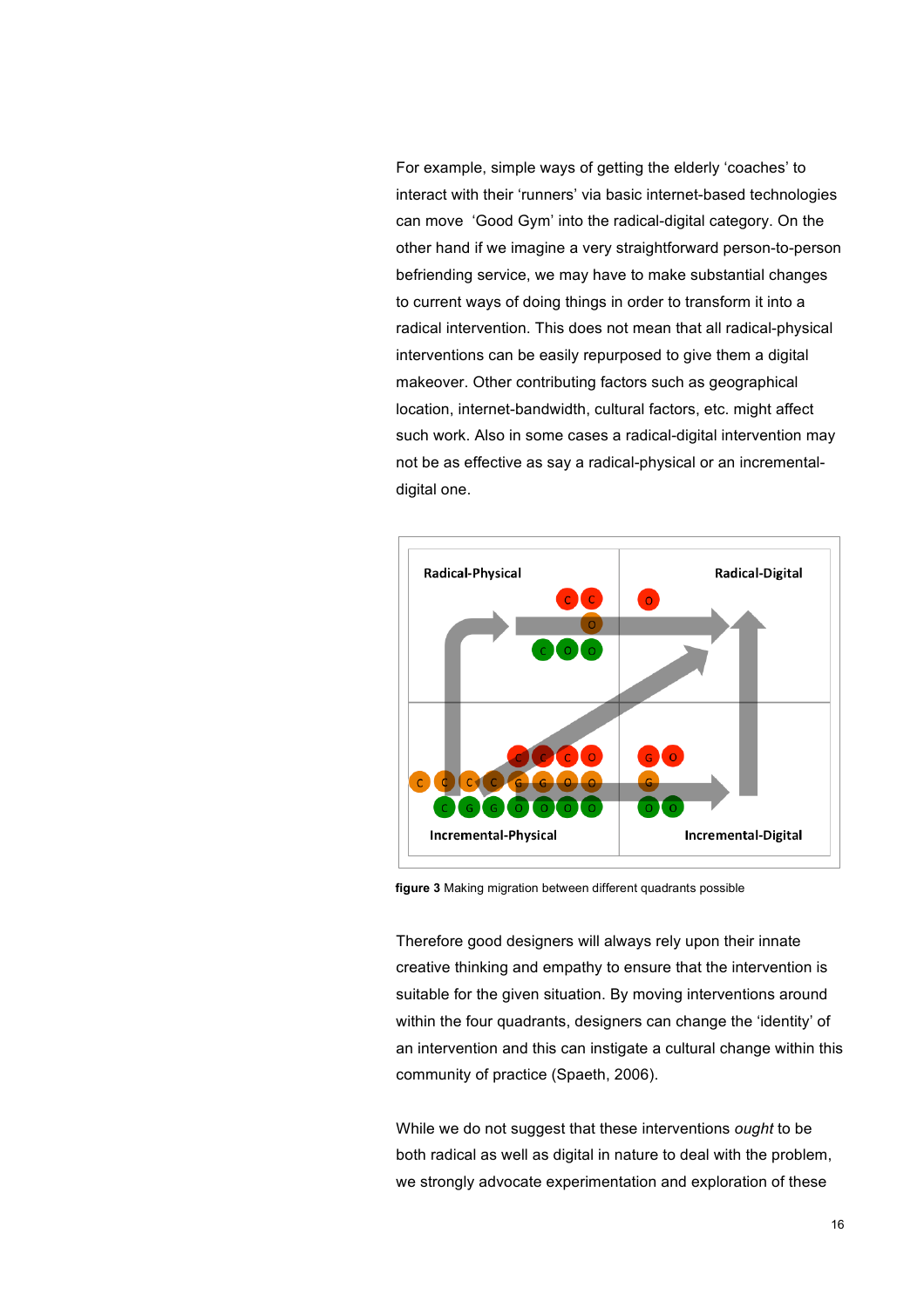options before we can critique their utility and usefulness in this area. To a designer, the sheer dearth of interventions in the digital-radical realm should be appealing if we are to understand the opportunities or more to the point, the limitations of working on digital-radical interventions.

# **CONCLUSION**

In this paper we have highlighted the growing issue of loneliness amongst the elderly. Loneliness has a detrimental effect on health and current demographic trends indicate that with an increase in the ageing population, loneliness amongst the elderly is also on the rise. Therefore it is important to understand the existing coping strategies that have been developed in response to age-related loneliness in order to develop more effective interventions.

We have critically examined our current approaches to combating loneliness from a design perspective. These 'nonmedical' interventions, which usually operate as services, were analysed using a pattern recognition approach. Coding categories were identified based on an exhaustive review of literature and coding questions were developed and refined in order to categorise and examine these interventions. It was found that majority of the interventions represented a 'business as usual' i.e. 'incremental' approach to solving the problem. Also despite the popularity of digital technologies in health services, they are not common in this area.

In addition to introducing a new approach to examining loneliness interventions, this paper's other main contributions are threefold:

1. We have argued for a shift of focus from 'incremental-physical' interventions to 'radical-digital' ones through experimentation 2. We have discussed how social innovation can facilitate this shift and,

3. We have considered the role of a designer in such work.

This paper highlights the need to keep-up with global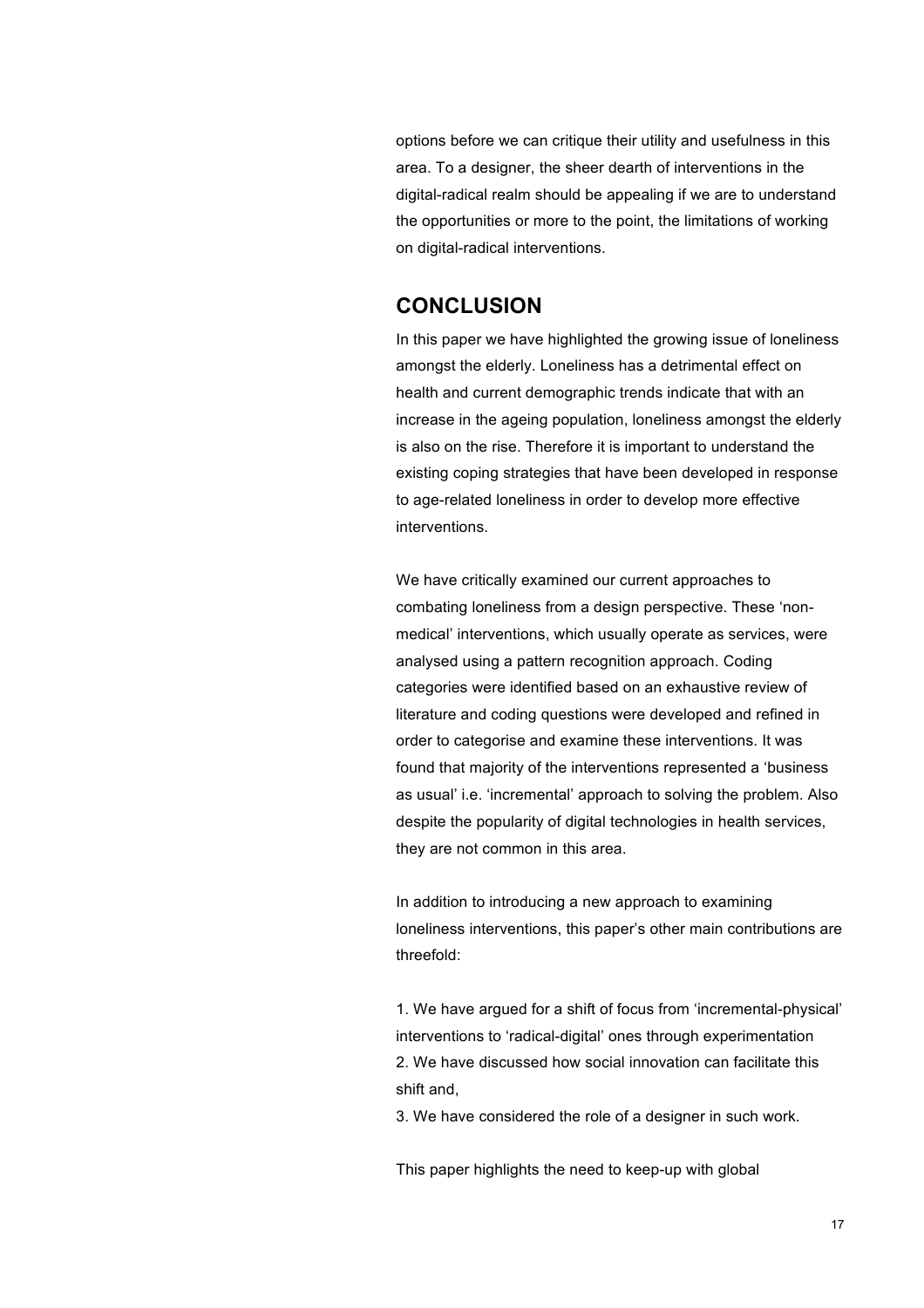demographic trends by projecting the magnitude of age-related loneliness into future. Through this paper we look to initiate a discussion and debate about the usefulness and limitations of radical-digital interventions by making a case for design exploration and experimentation in this area. Such experimentation and subsequent discussions are crucial to developing effective strategies to combat age-related loneliness in future.

## **REFERENCES**

Age UK. (2011). Safeguarding the Convoy. A call to action from the Campaign to End Loneliness.

Alexander, C., Ishikawa, S., & Silverstein, M. (1977). Pattern languages. *Center for Environmental Structure, 2*.

Arthur, C. (2012). Government services go 'digital by default' to save almost £3bn. *The Guardian.* Retrieved 11 April, 2015, from http://www.theguardian.com/technology/2012/nov/06/government -services-digital-default-save

Barkham, P. (2012). How joggers can help the household. Retrieved 21 January, 2014, from http://www.theguardian.com/lifeandstyle/2012/mar/04/good-gymexercise-community-work

BBC News. (2013). Jeremy Hunt highlights plight of 'chronically lonely'. *BBC News: Politics.* Retrieved 25 September, 2014, from http://www.bbc.co.uk/news/uk-politics-24572231

Beaumont, J. (2013). Measuring National Well-being - Older people and loneliness: Office for National Statistics, UK.

Berg, B. L., & Lune, H. (2004). *Qualitative research methods for the social sciences* (Vol. 5): Pearson Boston.

Bingham, J. (2012). Record numbers reach retirement age as baby boomers turn 65. *Pensions.* Retrieved 15 September, 2014, from

http://www.telegraph.co.uk/finance/personalfinance/pensions/956 3647/Record-numbers-reach-retirement-age-as-baby-boomersturn-65.html

Cacioppo, J. T., & Patrick, W. (2008). *Loneliness: Human nature and the need for social connection*: WW Norton & Company.

Campaign to End Loneliness website. (2013). Castle Point Association of Voluntary Services Befriending Scheme. *Loneliness and Isolation: a toolkit for health and wellbeing boards.* Retrieved 16 September, 2014, from http://campaigntoendloneliness.org/toolkit/casestudy/cavs/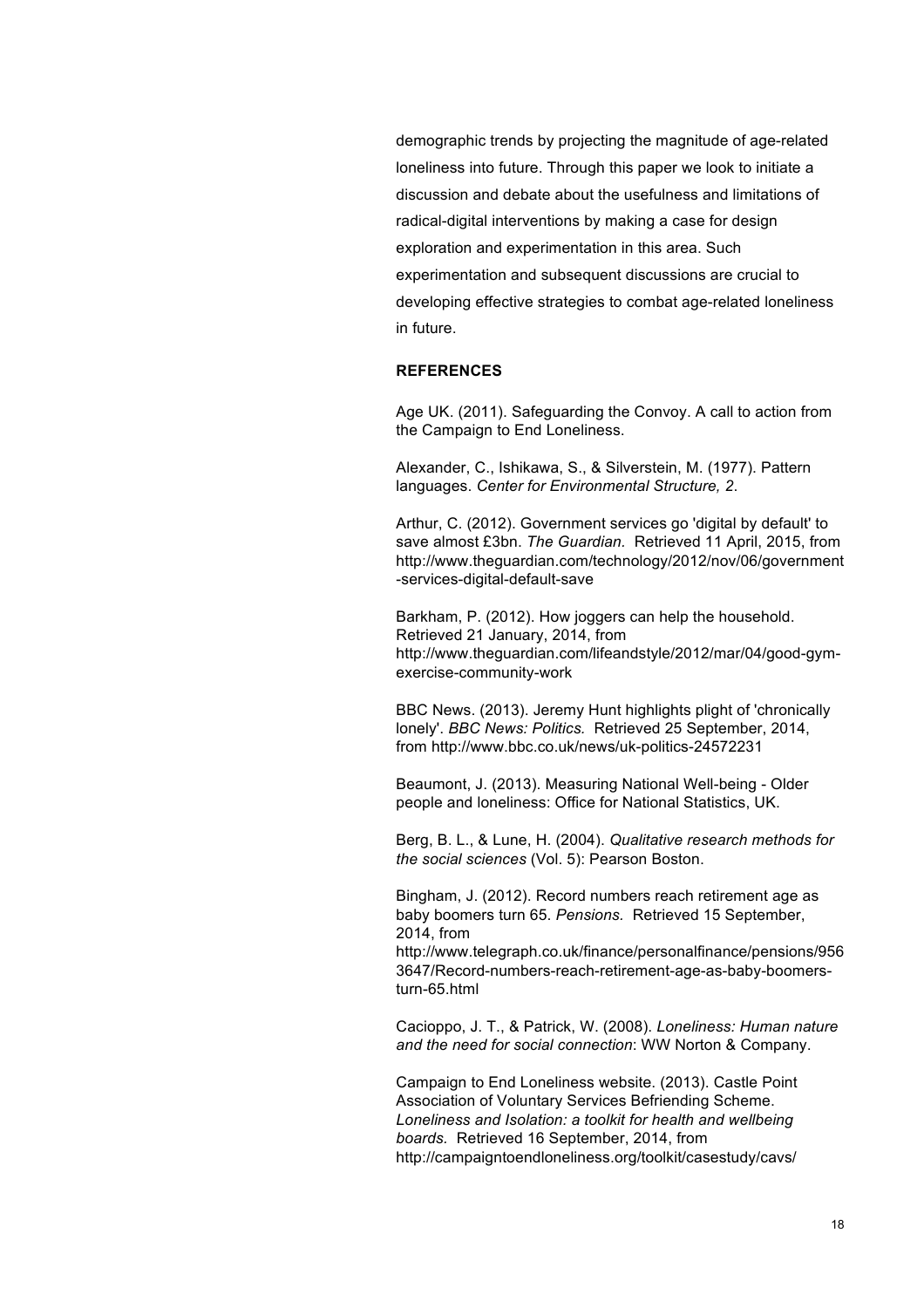Campaign to End Loneliness website. (2014). All Examples. *Loneliness and isolation: a toolkit for health and wellbeing boards.* Retrieved 24 August, 2014, from http://campaigntoendloneliness.org/toolkit/casestudy/

Carpenter, H. (2009). The Four Quadrants of Innovation: Disruptive vs Incremental. *I'm Not Actually a Geek: Observations on technology and business from someone who should know better.* Retrieved 28 August, 2014, from http://bhc3.com/2009/12/01/the-four-quadrants-of-innovationdisruptive-vs-incremental/

Cattan, M., Newell, C., Bond, J., & White, M. (2003). Alleviating social isolation and loneliness among older people. *International Journal of Mental Health Promotion, 5*(3), 20-30.

Cattan, M., White, M., Bond, J., & Learmouth, A. (2005). Preventing social isolation and loneliness among older people: a systematic review of health promotion interventions. *Ageing and Society, 25*(01), 41-67.

Demakakos, P., Nunn, S., & Nazroo, J. (2006). 10. Loneliness, relative deprivation and life satisfaction. *Retirement, health and relationships of the older population in England*, 297.

Dickinson, A., Eisma, R., & Gregor, P. (2002). Challenging interfaces/redesigning users. *ACM SIGCAPH Computers and the Physically Handicapped*(73-74), 61-68.

Dryzek, J. S. (2005). *The politics of the earth: Environmental discourses*: Oxford University Press.

Dychtwald, K., & Flower, J. (1989). *Age wave: The challenges and opportunities of an aging America*: Bantam Books.

Dykstra, P. A. (2009). Older adult loneliness: myths and realities. *European journal of ageing, 6*(2), 91-100.

Dykstra, P. A., Van Tilburg, T. G., & de Jong Gierveld, J. (2005). Changes in Older Adult Loneliness Results From a Seven-Year Longitudinal Study. *Research on Aging, 27*(6), 725-747.

European Commission. (2014). Policy. *Public Health: Ageing.* Retrieved 14 September, 2014, from http://ec.europa.eu/health/ageing/policy/index\_en.htm

Grant, J., & Fox, F. (1992). Understanding the role of the designer in society. *Journal of Art & Design Education, 11*(1), 77- 87.

Halmos, P. (1998). *Solitude and privacy: a study of social isolation its causes and therapy* (Vol. 15): Psychology Press.

Havinghurst, R. (1978). Ageing in western society. *The Social Challenge of Ageing. London: Croom Helm*, 15-44.

Hawkley, L. C., Masi, C. M., Berry, J. D., & Cacioppo, J. T.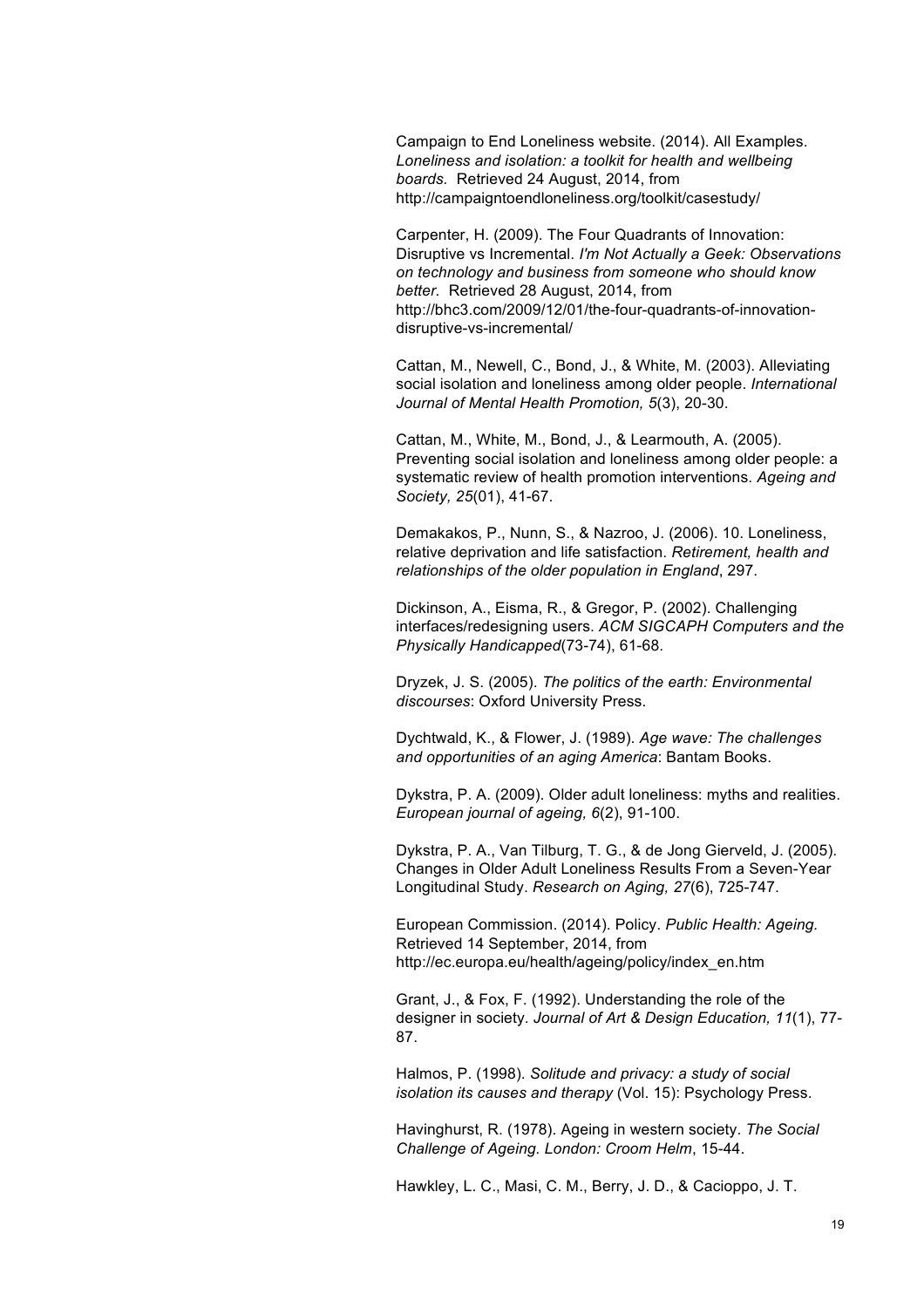(2006). Loneliness is a unique predictor of age-related differences in systolic blood pressure. *Psychology and aging, 21*(1), 152.

Hawkley, L. C., Thisted, R. A., Masi, C. M., & Cacioppo, J. T. (2010). Loneliness predicts increased blood pressure: 5-year cross-lagged analyses in middle-aged and older adults. *Psychology and aging, 25*(1), 132.

Hope, C. (2014). Go on the internet - or lose access to government services, Francis Maude tells pensioners. *The Telegraph.* Retrieved 11 April, 2015, from http://www.telegraph.co.uk/technology/internet/10889563/Go-onthe-internet-or-lose-access-to-government-services-Francis-Maude-tells-pensioners.html

Hughes, M. E., Waite, L. J., Hawkley, L. C., & Cacioppo, J. T. (2004). A Short Scale for Measuring Loneliness in Large Surveys Results From Two Population-Based Studies. *Research on Aging, 26*(6), 655-672.

Hunt, A. (1978). *The Elderly at Home-a Study of People Aged 65 and Over Living in the Community in England 1976*: HM Stationery Office.

Kaasa, K. (1998). Loneliness in old age: Psychosocial and health predictors. *Norsk epidemiologi, 8*(2).

Kraft, P., & Yardley, L. (2009). Current issues and new directions in Psychology and Health: What is the future of digital interventions for health behaviour change?

Leikas, J., Saariluoma, P., Rousi, R., Kuisma, E., & Vilpponen, H. (2012). Life-based design to combat loneliness among older people. *The Journal of Community Informatics, 8*(1).

Luo, Y., Hawkley, L. C., Waite, L. J., & Cacioppo, J. T. (2012). Loneliness, health, and mortality in old age: A national longitudinal study. *Social science & medicine, 74*(6), 907-914.

Lynch, J. J. (1977). *The broken heart: The medical consequences of loneliness*: Basic Books New York.

Manzini, E., & DESIS Network. (2014). Making things happen. *DesignIssues, 30*(1), 57-66.

Marsh, S. (2014a). Fourteen ways councils can help combat loneliness. *Public Leaders Network: Insight, news, comment and jobs in policy and leadership.* Retrieved 14 September, 2014, from http://www.theguardian.com/local-governmentnetwork/2014/apr/14/fourteen-ways-councils-can-help-combatloneliness

Marsh, S. (2014b). Good Gym: running with a mission. *The Guardian.* Retrieved 3 January, 2014, from http://www.theguardian.com/lifeandstyle/the-runningblog/2014/jan/03/good-gym-running-mission-community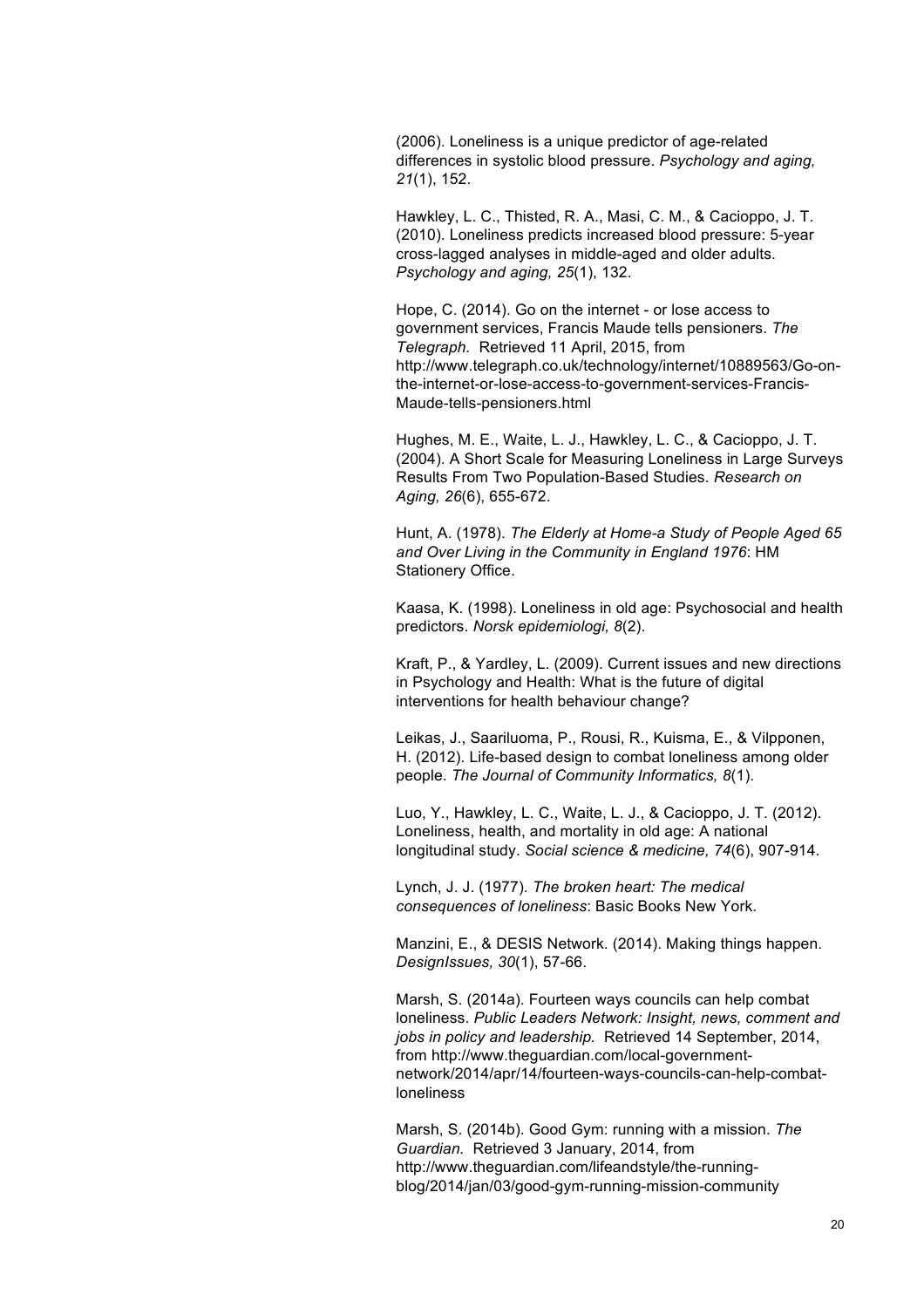Masi, C. M., Chen, H.-Y., Hawkley, L. C., & Cacioppo, J. T. (2011). A meta-analysis of interventions to reduce loneliness. *Personality and Social Psychology Review, 15*(3), 219-266.

Mead, N., Lester, H., Chew-Graham, C., Gask, L., & Bower, P. (2010). Effects of befriending on depressive symptoms and distress: systematic review and meta-analysis. *The British Journal of Psychiatry, 196*(2), 96-101.

Murphy, F. (2006). Loneliness: a challenge for nurses caring for older people. *Nursing older people, 18*(5), 22-25.

O'Connor, J. (2014). Age-related loneliness is a ticking time bomb waiting to explode. *Inside Time: the National Newspaper for Prisoners and Detainees.* Retrieved 25 September, 2014, from

http://insidetime.co.uk/articleview.asp?a=1773&c=agerelated\_lon eliness\_is\_a\_ticking\_time\_bomb\_waiting\_to\_explode

Perlman, D., & Peplau, L. A. (1998). Loneliness. http://www.peplaulab.ucla.edu/Peplau\_Lab/Publications\_files/Per lman %26 Peplau 98.pdf

Pinquart, M., & Sörensen, S. (2003). *Risk factors for loneliness in adulthood and old age--a meta-analysis*: Nova Science Publishers.

Prensky, M. (2001). Digital natives, digital immigrants part 1. *On the horizon, 9*(5), 1-6.

Rutherford, T. (2012). Population ageing: statistics *House of Commons library (Standard not. Retrieved Jan 2, 2013, from: www. parliament. uk/topics/PopulationArchive*: Social and General Statistics.

Sample, I. (2014). Loneliness twice as unhealthy as obesity for older people, study finds. *The Guardian.* Retrieved 14 September, 2014, from http://www.theguardian.com/science/2014/feb/16/lonelinesstwice-as-unhealthy-as-obesity-older-people

Sengers, P., & Gaver, B. (2006). *Staying open to interpretation: engaging multiple meanings in design and evaluation.* Paper presented at the Proceedings of the 6th conference on Designing Interactive systems.

Sharma, D., Blair, L., & Clune, S. (2015). *Developing Radical-Digital Interventions to Tackle Loneliness Amongst the Elderly.* Paper presented at the 17th HCI International 2015, Los Angeles.

Sheldon, J. H. (1948). The Social Medicine of Old Age. Report of an Enquiry in Wolverhampton. *The Social Medicine of Old Age. Report of an Enquiry in Wolverhampton.*

Sherwin, C. (2012). Bringing social innovation to life through